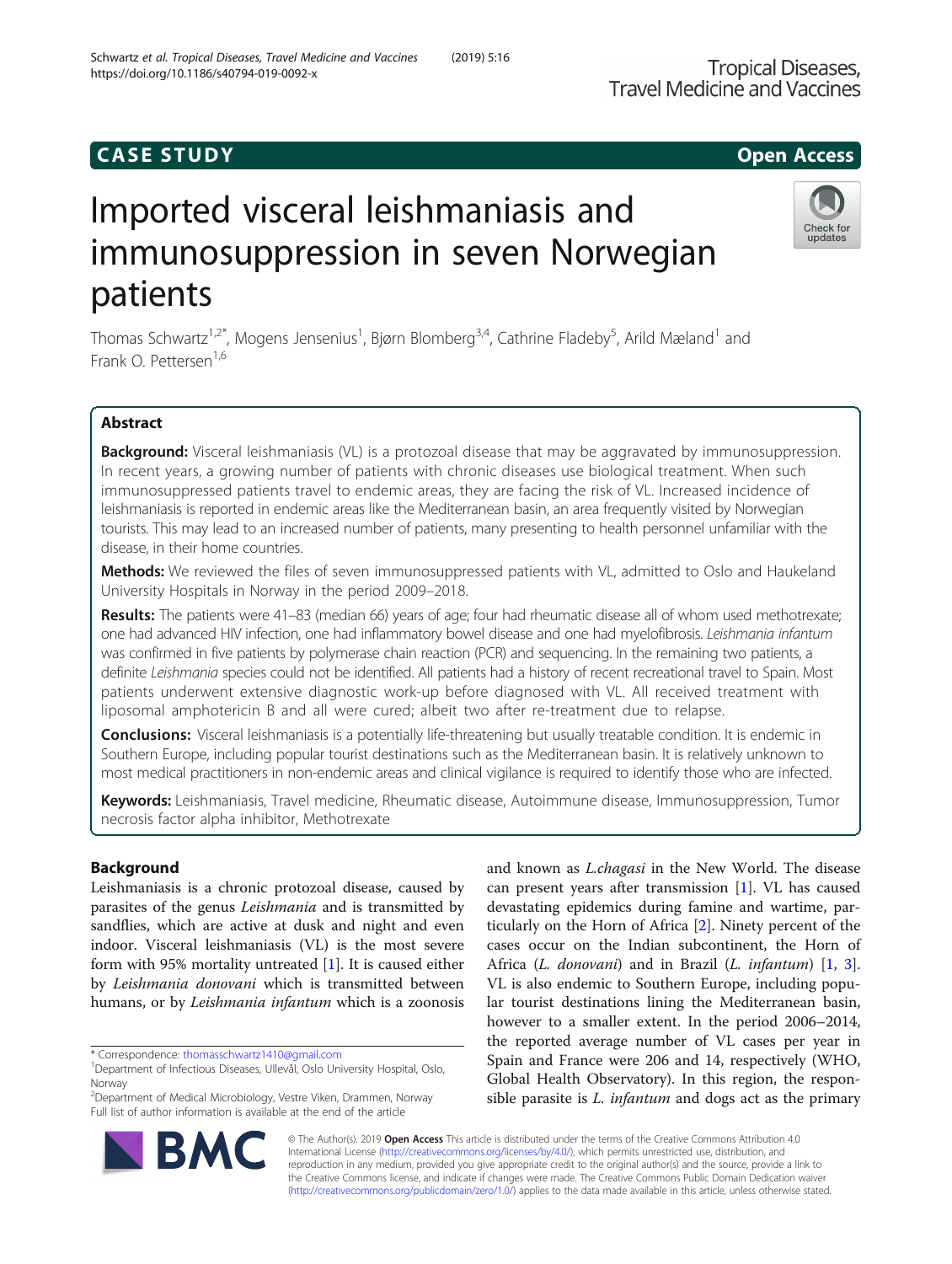zoonotic reservoir [[4](#page-5-0)]. The incidence of VL appears to increase in Southern Europe [[5](#page-5-0)]. Acre, et al., recently documented the largest leishmaniasis outbreak in Europe in modern times, occurring outside of Madrid in the years 2009–2012 with 446 reported cases [[6](#page-5-0)]. HIV-induced immunosuppression increases the risk of developing VL once infected [\[7,](#page-5-0) [8](#page-5-0)]. Among 160 patients with VL in the Madrid outbreak, 16 had HIV infection and 34 were immunosuppressed due to other causes. In recent years, the use of biological treatment for various chronic diseases has increased dramatically, improving many people's lives. Thus, they take part in the modern international mass tourism, including areas endemic to VL. The number of susceptible patients facing the risk of VL has therefore increased. Here, we present seven immunosuppressed patients diagnosed with imported VL in Norway.

#### Methods

From 2009 to 2018, our referral hospitals diagnosed seven immunosuppressed patients with VL after returning from travel to Spain. Five patients were diagnosed and had treatment initiated at Oslo University Hospital (OUS) and one (patient 6) at Haukeland University Hospital (HUH) in Bergen. Patient 2 fell sick in Thailand where he was diagnosed and treated before he was transferred to OUS for treatment completion. All patients gave their oral and written consent to the use of their data in this report. Our article is a retrospective descriptive case series without interventions. Approval from Regional Ethics Committee for Medical Research was therefore not relevant. Publication has been done in accordance with OUS and HUH's policy of personal and private security.

The VL diagnosis was based on a combination of histopathological, serological, polymerase chain reaction (PCR) and sequencing analysis. Pathologists at our university clinics performed histological analysis (Fig. 1). Leishmania serology tests were analyzed at the Public Health Agency of Sweden, Stockholm, Sweden. The serological test can identify Leishmania-infection but cannot distinguish between species. Since 2015, Department of Microbiology, OUS, has offered an in-house real-time PCR using18S rRNA gene as target for Leishmania detection and Leishmania hsp70 gene sequencing for *Leishmania* species identification [\[9](#page-5-0)].

### Results

Table [1](#page-2-0) shows the epidemiological characteristics of the seven patients (median age 66 years, range 41–83 years). Six patients (85,7%) were males, four (57,1%) had rheumatic disease, one had advanced HIV infection, one inflammatory bowel disease (ulcerative colitis) and one myelofibrosis. All patients presented with the triad of fever, pancytopenia and splenomegaly. Comprehensive diagnostic procedures such as computer tomography, bone marrow examination, microbiological tests and culturing were performed in all



patients due to the severity of the clinical presentations. Patient 5 was immunosuppressed due to an unrecognised HIV infection with a CD4 cell count of 19 cells/ $mm<sup>3</sup>$  at presentation. All, except patient 5, acquired infection during recreational travels.

Investigations, treatment and outcome of the patients are listed in Table [2.](#page-3-0) In five of seven patients (71,4%, patient 1, 4, 5, 6 and 7), PCR and sequencing were performed on bone marrow, spleen aspirate, spleen biopsy and/or peripheral blood and *L. infantum* infection was confirmed. In one case only, the initial diagnosis was made by PCR (patient 7). In five cases (71,4%), the initial leishmaniasis diagnosis was based on direct microscopic detection of amastigotes within macrophages in aspirate (Fig. 1), either from skin (patient 1), spleen (patient 2 and 6) or bone marrow (patient 3 and 5), before serology or PCR was performed.

Patient 2 and 3 were diagnosed by serology and histology before PCR was available to us. They had both travelled to destinations endemic to other species than *L. infantum* (Table [2](#page-3-0)), and to the Mediterranean area; therefore a definite Leishmania species could not identified.

All four patients with rheumatic disease used methotrexate (57,2% of all patients), either with prednisolone (42,9%), with adalimumab (14,3%) or alone (14,3%). All patients received treatment with liposomal amphotericin B (L-AmB) in total doses 1400 mg–2350 mg (20–37 mg/kg) iv, and all were cured. When diagnosed with B-cell lymphoma 16 months' post-treatment, patient 3 relapsed with VL without any possible re-exposure to VL. Treatment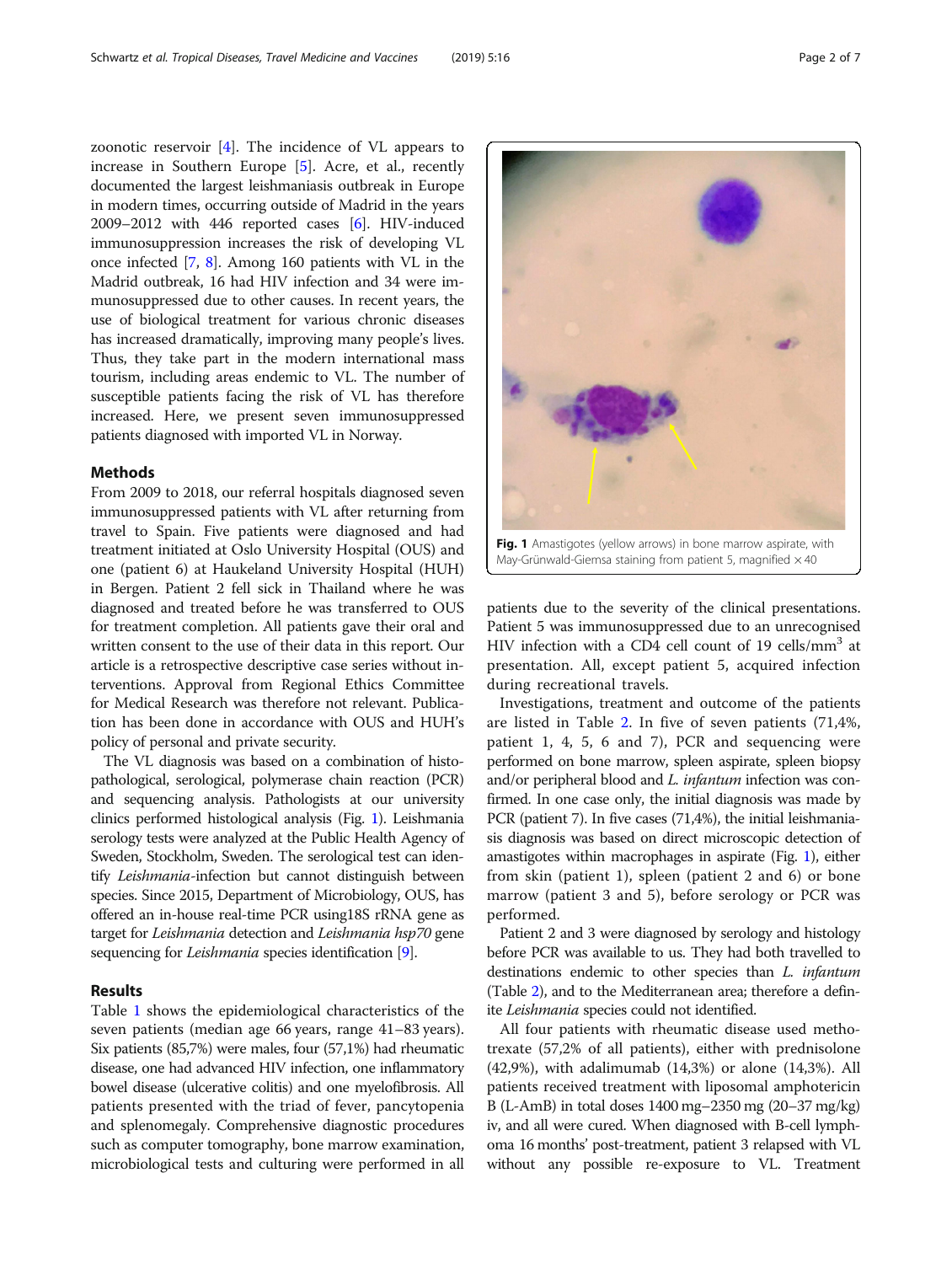<span id="page-2-0"></span>

|           |          |               |                               |                                                                                                                 |                                        | Table 1 Epidemiological characteristics of seven immunosuppressed patients with visceral leishmaniasis, 2009-2018, Norway                                                                                                                           |                                                                                                                                                                                                 |                                 |
|-----------|----------|---------------|-------------------------------|-----------------------------------------------------------------------------------------------------------------|----------------------------------------|-----------------------------------------------------------------------------------------------------------------------------------------------------------------------------------------------------------------------------------------------------|-------------------------------------------------------------------------------------------------------------------------------------------------------------------------------------------------|---------------------------------|
| Case no   | Sex      | Age           | Chronic underlying<br>disease | Immunosuppressive<br>treatment                                                                                  | splenomegaly,<br>weight loss<br>Fever, | Other clinical features and duration of symptoms<br>at diagnosis                                                                                                                                                                                    | Travel history                                                                                                                                                                                  | Likely place of<br>transmission |
| Patient   | Σ        | 8             | Rheumatoid arthritis,         | 7 years and adalimumab<br>MTX 17.5 mg/week for                                                                  | Yes                                    | one year ago was diagnosed as CL. Then, a prednisolone<br>6 months of constitutional symptoms and oesophageal<br>course due to worsening of RA was followed by the<br>candidiasis. A chronic skin ulcer acquired in Spain<br>clinical picture of VL | Spain > one year ago<br>Recreational travel to                                                                                                                                                  | Spain                           |
| Patient 2 | Σ        | 78            | Psoriasis arthritis           | > 5 years and prednisolone<br>MTX 20 mg/week for                                                                | Yes                                    | performed after 10 days in hospital due to intractable<br>asthenia developed hospitalization. Splenectomy was<br>Weight loss over a year. While in Thailand, fever and<br>pancytopenia                                                              | Pakistan, East Africa and<br>Professional travels to<br>India the last 20 years<br>the last year; the last<br>Several recreational<br>five years to Spain.<br>travels to Thailand               | Unknown                         |
| Patient 3 | Σ        | 29            | Rheumatoid arthritis          | MTX12.5 mg/week for<br>several years and<br>prednisolone                                                        | Yes                                    | lymphoma. He then had a relapse of VL, prior to cytostatic<br>6 weeks of constitutional symptoms, prior to VL diagnosis.<br>I6 months after treatment, he fell sick from a testis B-cell<br>treatment                                               | 8 years and to Italy, Spain,<br>Spain one year, to Turkey<br>Portugal some 20 years<br>Recreational travels to<br>ago, respectively                                                             | Unknown                         |
| Patient 4 | Σ        | 57            | Myelofibrosis                 | $\frac{1}{2}$                                                                                                   | Yes                                    | Salmonella gastroenteritis while in Tanzania. Admitted<br>2 months later with constitutional symptoms and<br>increasing weight loss 5-15 kg.                                                                                                        | Holiday house in Spain.<br>Tanzania 2 months ago<br>Recreational travel to                                                                                                                      | Spain                           |
| Patient 5 | Σ        | $\frac{4}{3}$ | $\geqq$                       | $\frac{1}{2}$                                                                                                   | Yes                                    | two months. On admission he had oesophageal candidiasis;<br>Constitutional symptoms and 15 kg weight loss the last<br>HIV and VL were diagnosed respectively. Relapse of VL<br>after 3 months, CD4, 119/ml                                          | Prior to 2010 he lived in<br>in South Africa 2010-12,<br>in Cape Verde 2012-14;<br>Portugal. He then lived<br>Many recreational and<br>thereafter in Norway.<br>profession travels in<br>Spain. | Spain, Portugal                 |
| Patient 6 | Σ        | 83            | Rheumatoid arthritis          | 10 months, initially together<br>with prednisolone, but last<br>MTX 20 mg/week for<br>6 months MTX alone        | Yes                                    | Admitted with constitutional symptoms, two weeks after<br>returning from Spain. Extensive diagnostic work-up and<br>progressive weight loss 4-13 kg until diagnosed VL                                                                              | Recreational travel to<br>Spain                                                                                                                                                                 | Spain                           |
| Patient 7 | $\sqcup$ | $\frac{4}{6}$ | Ulcerative colitis            | Azathioprine and infliximab<br>for 1.5 years - discontinued<br>symptoms respectively<br>after<br>6 and 8 months | Yes                                    | Splenectomy on the suspicion of lymphoma                                                                                                                                                                                                            | Recreational travels to<br>Spain                                                                                                                                                                | Spain                           |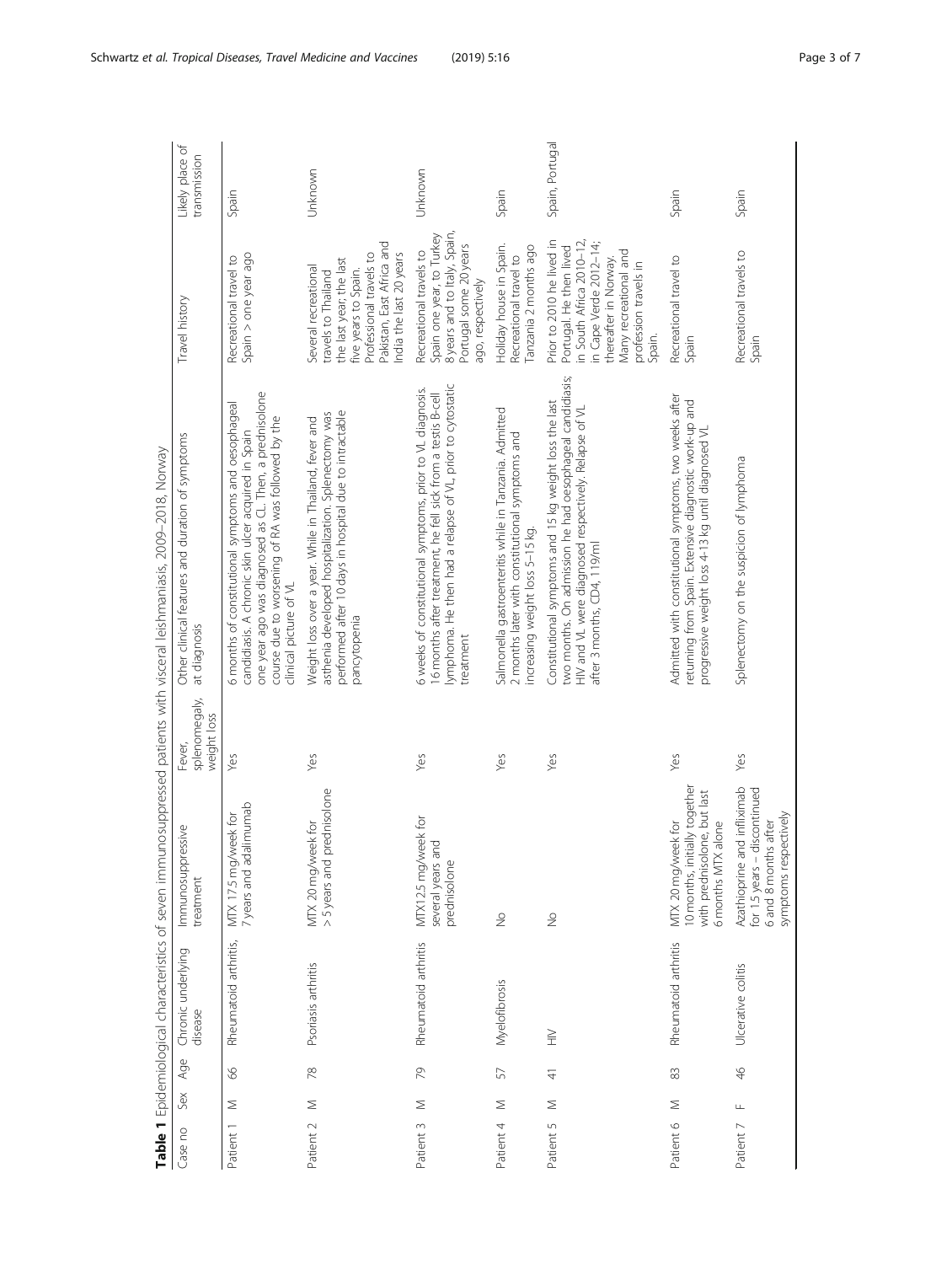<span id="page-3-0"></span>

|             |              |               | Table 2 Investigations, treatment and outcome in seven immunosuppressed patients with visceral leishmaniasis, 2009-2018, Norway                                                                                                |          |                                          |               |                                 |                         |                |                                                                                                                                                |                                                                                                                                                                                                                        |
|-------------|--------------|---------------|--------------------------------------------------------------------------------------------------------------------------------------------------------------------------------------------------------------------------------|----------|------------------------------------------|---------------|---------------------------------|-------------------------|----------------|------------------------------------------------------------------------------------------------------------------------------------------------|------------------------------------------------------------------------------------------------------------------------------------------------------------------------------------------------------------------------|
| Case no     |              |               | Sex Age Microscopy (site)                                                                                                                                                                                                      | Serology | PCR (site)                               |               | Sequencing Hemoglobin Leukocyte |                         |                | Thrombocytes Treatment - total<br>(13.4-17.0 g/dl) (3.5-10.0 10 <sup>9</sup> /L) (145-390 10 <sup>9</sup> /L) cumulative doses<br>of AmB/L-AmB | Outcome                                                                                                                                                                                                                |
| Patient 1   | <sup>z</sup> | 8             | Positive (skin ulcer)                                                                                                                                                                                                          | Positive | Positive (bone<br>marrow)                | L.infantum    | 8.8                             | $\bar{4}$               | 165            | 2350 mg (26 mg/kg)                                                                                                                             | Cured                                                                                                                                                                                                                  |
| Patient 2 M |              | 78            | Positive (spleen)                                                                                                                                                                                                              | Positive | ≸                                        | ≸             | 93                              | $\overline{C}$          | $\approx$      | $1740 \text{ mg}^4(23 \text{ mg/kg})$ Cured                                                                                                    |                                                                                                                                                                                                                        |
| Patient 3 M |              | R             | Positive (bone marrow)                                                                                                                                                                                                         | Positive | ≸                                        | $\frac{1}{2}$ | 8.6                             | $\supseteq$             | $\frac{5}{1}$  | 1800 mg(20 mg/kg)                                                                                                                              | recovery after re-treatment L-AmB<br>2000 mg. Died two years later of<br>Cured. Relapse after 17 months,<br>unknown cause                                                                                              |
| Patient 4 M |              | 57            | Positive (spleen aspirate) Positive                                                                                                                                                                                            |          | Positive (blood) Linfantum               |               | 7.6                             | $\overline{0}$          | 105            | 1400 mg21 mg/kg                                                                                                                                | Cured                                                                                                                                                                                                                  |
| Patient 5 M |              |               | Positive (bone marrow)                                                                                                                                                                                                         | ≸        | Positive (blood) Linfantum               |               | 58                              | $\frac{\infty}{\infty}$ | 95             |                                                                                                                                                | recovery after re-treatment L-AmB<br>2040 mg (29 mg/kg) Cured. Relapse after 3 months,<br>1400 mg. $FU = 19$ months                                                                                                    |
| Patient 6 M |              | 33            | Positive (spleen aspirate)                                                                                                                                                                                                     | Positive | Positive (spleen Linfantum<br>and blood) |               | 10.0                            | $\frac{6}{1}$           | $\frac{1}{10}$ | 3300 mg (37 mg/kg) Cured                                                                                                                       |                                                                                                                                                                                                                        |
| Patient 7 F |              | $\frac{4}{6}$ | No parasites seen (spleen NA<br>aspirate)                                                                                                                                                                                      |          | Positive (spleen) Linfantum              |               | 9.8                             | $\frac{3}{2}$           | 5              | 1760 mg (21 mg/kg) Cured                                                                                                                       |                                                                                                                                                                                                                        |
|             |              |               | one is the collection of the part part from any deep conclusion of deep interest on the location of any deep in the deep in the deep in the location of the production of the production of the contraction of the contract of |          |                                          |               |                                 |                         |                |                                                                                                                                                | Reference values for blood tests are given in brackets. Abbreviations: M male, F female, VL visceral leishmaniasis, RA rheumatoid arthritis, CL cutan leishmaniasis, MTX methotrexate, MA not analyzed, PCR polymerase |

340 mg + In Norway: 1400 mg L-AmB chain reaction, FU time of follow-up, dl deciliters, L liters, BM bone marrow, AmB amphotericin B, L-AmB liposomal amphotericin B. aIn Thailand: AmB 340 mg + In Norway: 1400 mg L-AmB AmB 3 Thailand: -<br>⊇ .<br>có amphotericin liposomal marrow, AmB amphotericin B, L-AmB bone chain reaction, FU time of follow-up, dl deciliters, L liters, BM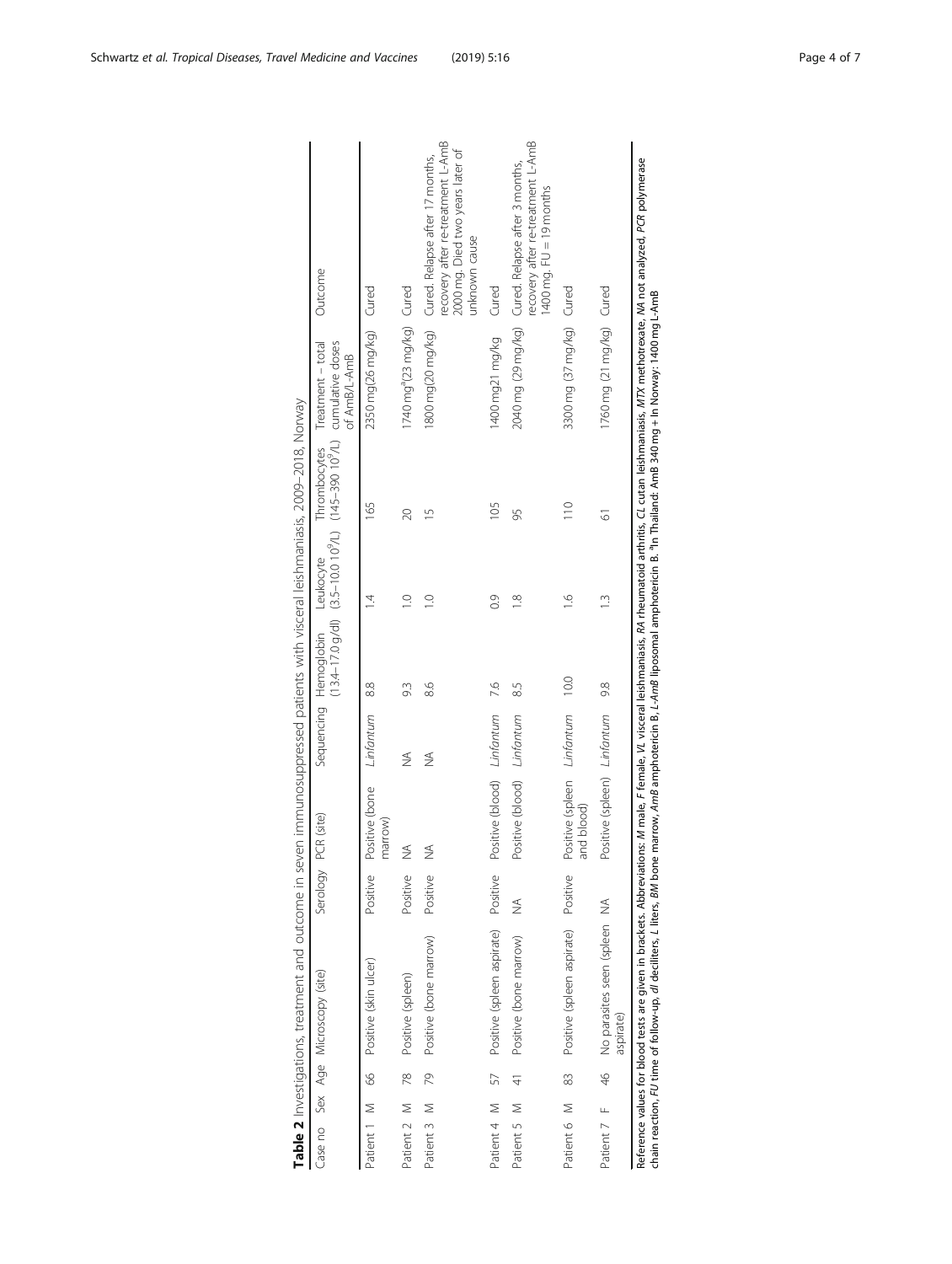outcome was not assessed by Leishmania-PCR in blood, as this was not available in Norway at that time. Patient 5 relapsed three months after initial treatment; he had not received secondary prophylaxis with L-AmB and was still severely immunosuppressed by HIV. 12 months after retreatment, there was no sign of VL. Patient 3 and patient 5 initially received total doses of 1800 and 2040 mg with L-AmB, respectively.

## **Discussion**

During the last decades, the growing population of immunocompromised patients has taken part in modern tourism. They visit areas endemic to leishmaniasis such as southern parts of Europe where they may be exposed to VL. Physicians in non-endemic areas of Northern Europe may not be familiar with VL, the potential risk of infection, or the presence of VL in popular tourist destinations along the Mediterranean. Therefore, we expect an increase in VL-cases in areas non-endemic to Leishmania because of the travel activity of immunosuppressed patients to VL endemic areas [\[6](#page-5-0)]. Furthermore, the incidence of leishmaniasis cases is increasing in popular tourist destinations such as Spain. Lastly, more cases of VL may be detected due to an improvement of available diagnostic tools such as PCR and sequencing, given that medical doctors in non-endemic areas are alert and primed for the possibility of VL [\[10](#page-5-0)–[12](#page-5-0)].

VL has been associated with immunosuppressive disorders like HIV infection, myeloproliferative disorders and cancers, but also with immunosuppressive therapy for autoimmune diseases and after solid-organ transplantation [\[13,](#page-5-0) [14\]](#page-5-0). It is possible that autoimmune diseases per se represent a risk factor for developing VL. But to our knowledge, no systematic studies have addressed the risk of VL in patients with rheumatic or other autoimmune diseases not on treatment with immunosuppressive drugs. In our material, all patients with rheumatic disease (four) received immunosuppressive therapy. VL has been demonstrated in case reports of rheumatic patients treated with tumor necrosis factor alpha  $(TNF-\alpha)$  antagonists [[15](#page-5-0)–[17\]](#page-5-0) or methotrexate [\[18](#page-5-0)–[20](#page-6-0)] and in three nonrheumatic patients on corticosteroids [[21\]](#page-6-0). Patient 7 with ulcerative colitis developed VL while on TNF-α antagonist treatment. In literature, we have only found one single case of VL in a patient with inflammatory bowel disease (Crohn's disease) on TNF-α antagonists [\[22\]](#page-6-0).

TNF-α monoclonal antibodies have become a cornerstone in modern treatment of many chronic inflammatory disorders and have received an increased attention as a risk factor for VL than other immunosuppressive drugs [\[17](#page-5-0), [23](#page-6-0)]. TNF-α has pro-inflammatory effects but also plays an important role in the defense against intracellular infections, such as leishmaniasis. Inhibition or lack of TNF-α activity seem to induce an increased risk of leishmaniasis as demonstrated in mouse models [[24](#page-6-0)].

The risk of VL if treated with *methotrexate* is only scarcely documented [\[18](#page-5-0)–[20\]](#page-6-0). The patients with rheumatic diseases in our report were all treated with methotrexate. Methotrexate has been used in treatment of rheumatoid arthritis (RA) since the 1960's and is often combined with other drugs. Notably, in a literature search, Chen, et al., described eight patients with RA developing VL while treated with the combination of adalimumab and methotrexate [[23](#page-6-0)]. Methotrexate is a competitive inhibitor of folic aciddependent enzymes, leading to impaired purine and pyrimidine synthesis which inhibits proliferation of lymphocytes [[25](#page-6-0)]. As the cellular immune system is important against intracellular infections, it is plausible that this renders patients on methotrexate at risk of VL.

Corticosteroids are also widely used in the treatment of autoimmune diseases and, like methotrexate, are often used in combination with other drugs. We have not identified any publications on VL in rheumatic patients on prednisolone alone, although several of the reported cases on anti- TNF- $\alpha$  and methotrexate therapy had received corticosteroids as well [[18,](#page-5-0) [23](#page-6-0)]. In a large controlled study on 25,139 solid organ transplanted patients in Spain and Brazil, 36 cases of VL was identified [\[26](#page-6-0)]. A multivariate logistic regression analysis was performed, and the use of corticosteroids – not mycophenolate, cyclosporine or tacrolimus - was the only risk factor associated with VL. It has also been shown that prolonged use of corticosteroids in Leishmania-infected mice, led to decreasing levels of TNF-α and other cytokines, along with increasing numbers of amastigotes in the spleen [\[27\]](#page-6-0).

L-AmB is the treatment of choice against infections caused by Leishmania infantum [\[28](#page-6-0)]. Recent guidelines recommend an increased dose of L-AmB in immunocompromised patients: 4 mg/kg/day iv on days 1–5, 10, 17, 24, 31 and 38 (total dose of 40 mg/kg) [\[28](#page-6-0)]. Secondary prophylaxis is only recommended to HIV infected individuals as long as CD4 T lymphocytes counts are < 200 cells/mm<sup>3</sup>. Assessment of Leishmania PCR to avoid post-treatment relapse is recommended for at least one-year post-treatment [\[28](#page-6-0)]. Our patients received total doses of L-AmB in the range of 20-37 mg/kg (Table), i.e. lower than current guidelines. Patient 2 was diagnosed with VL and had treatment initiated in Thailand with non-liposomal amphotericin, before completing therapy in Norway with L-AmB. As we observed two relapses among seven patients after receiving standard doses of L-AmB, it appears reasonable from our limited experience to provide immunocompromised patients with a higher cumulative dose of L-AmB.

Four of the patients had traveled to various destinations endemic to VL, such as Eastern and Western Mediterranean Basin, East Africa, Pakistan and Thailand.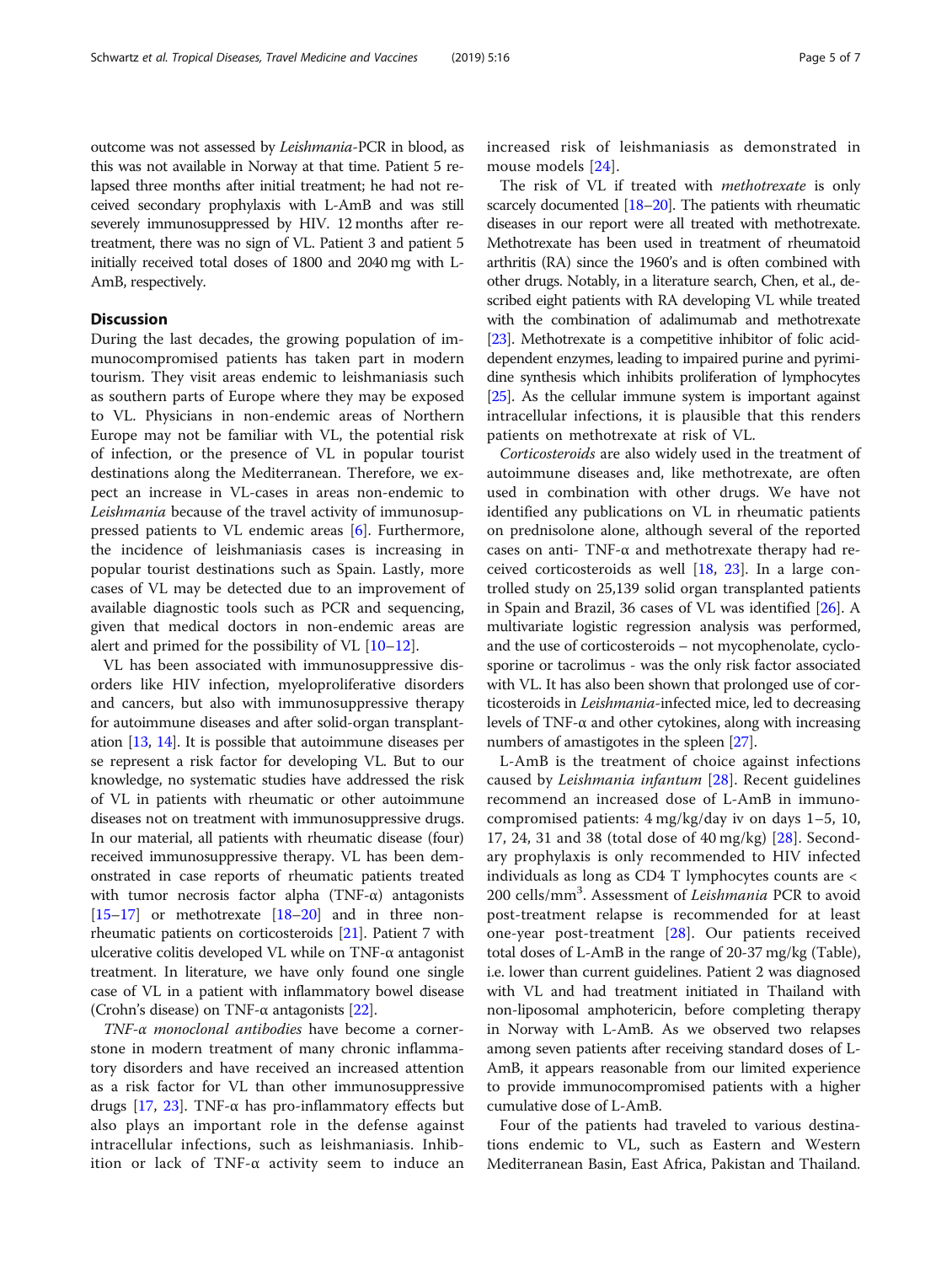<span id="page-5-0"></span>It is possible that some of these patients got infected with leishmaniasis years ago, remained asymptomatic, and presented with VL once given immunosuppressive therapy. However, Spain seems like the most probable place of transmission, due to the timing, lengths and/or frequencies of stay in this region, with a possible exception of patient 2 whose place of transmission remains unknown.

All our seven patients underwent a rather extensive diagnostic work-up before a final diagnosis was made. Malignancies and haematological diseases were invariably high on the list of the differential diagnoses. PCR was performed only to *confirm* the diagnosis after positive microscopy, serology or histology, and for species identification in most cases. This could reflect that PCR as a readily available test modality for leishmaniasis is yet to become known to Norwegian medical doctors. Our laboratory at OUS now offers PCR and sequencing (the only in Norway, population 5.25 million people). As a result of this, the awareness of leishmaniasis seems to have increased. During the last three years a total of 32 cases were diagnosed, among whom eight had VL (including one of the present patients) [[29\]](#page-6-0).

#### Conclusion

We present seven immunosuppressed Norwegian patients suffering from life-threatening VL most likely acquired around the Mediterranean basin. A growing number of people susceptible to VL travel to Leishmania-endemic destinations. Medical practitioners, particularly those who care for immunocompromised patients of any cause, need to be aware of the risk of VL and question their patients of their travels including the recreational trip to Spain.

#### Abbreviations

AmB: Amphotericin B; HUH: Haukeland University Hospital; OUS: Oslo University Hospital; PCR: Polymerase chain reaction; RA: Rheumatoid arthritis; TNF-α: Tumor necrosis factor alpha; VL: Visceral Leishmaniasis

#### Acknowledgements

We are grateful to the patients, giving us the opportunity to describe and publish their case histories.

#### Authors' contributions

The article was drafted by T.S. and F.O.P. and all authors critically reviewed the manuscript. All authors approved the final version of the manuscript. All authors take responsibility for the integrity and accuracy of the case information collected and presented. Study conception and design: M.J., A.M., F.O.P and T.S. Acquisition of data: M.J., A.M., F.O.P, B.B. and T.S. Laboratory analyses: C.F. and F.O.P.

#### Funding

None

#### Availability of data and materials

Not applicable

#### Ethics approval and consent to participate

Approval from Regional Ethics Committee for Medical Research was not relevant for this non-intervention, descriptive case series. Publication has been done in accordance with OUS and HUH's policy of personal and private security.

#### Consent for publication

All patients (in one case legal guardian since the patient died) gave their oral and written consent to the use of their data in this report.

#### Competing interests

The authors declare that they have no competing interests.

#### Author details

<sup>1</sup> Department of Infectious Diseases, Ullevål, Oslo University Hospital, Oslo Norway. <sup>2</sup>Department of Medical Microbiology, Vestre Viken, Drammen, Norway. <sup>3</sup>Norwegian National Advisory Unit on Tropical Infectious Diseases Department of Medicine, Haukeland University Hospital, Bergen, Norway. 4 Department of Clinical Science, University of Bergen, Bergen, Norway. 5 Department of Microbiology, Ullevål, Oslo University Hospital, Oslo, Norway. <sup>6</sup>Regional Advisory Unit of Imported and Tropical Diseases, Oslo University Hospital, Oslo, Norway.

#### Received: 11 May 2019 Accepted: 9 August 2019 Published online: 22 August 2019

#### References

- 1. Ma S. Leishmaniasis. Manson's tropical diseases. 23rd ed; 2014. p. 631–51.
- 2. Seaman J, Mercer AJ, Sondorp E. The epidemic of visceral leishmaniasis in western upper Nile, southern Sudan: course and impact from 1984 to 1994. Int J Epidemiol. 1996;25(4):862–71.
- 3. Bern C, Maguire JH, Alvar J. Complexities of assessing the disease burden attributable to leishmaniasis. PLoS Negl Trop Dis. 2008;2(10):e313.
- 4. Martin-Sanchez J, Morales-Yuste M, Acedo-Sanchez C, Baron S, Diaz V, Morillas-Marquez F. Canine leishmaniasis in southeastern Spain. Emerg Infect Dis. 2009;15(5):795–8.
- 5. Ready PD. Leishmaniasis emergence in Europe. Euro Surveill. 2010;15(10):19505.
- 6. Arce A, Estirado A, Ordobas M, Sevilla S, Garcia N, Moratilla L, et al. Reemergence of leishmaniasis in Spain: community outbreak in Madrid, Spain, 2009 to 2012. Euro Surveill. 2013;18(30):20546.
- 7. Diro E, Lynen L, Ritmeijer K, Boelaert M, Hailu A, van Griensven J. Visceral Leishmaniasis and HIV coinfection in East Africa. PLoS Negl Trop Dis. 2014; 8(6):e2869.
- 8. van Griensven J, Carrillo E, Lopez-Velez R, Lynen L, Moreno J. Leishmaniasis in immunosuppressed individuals. Clin Microbiol Infect. 2014;20(4):286–99.
- Van der Auwera G, Maes I, De Doncker S, Ravel C, Cnops L, Van Esbroeck M, et al. Heat-shock protein 70 gene sequencing for Leishmania species typing in European tropical infectious disease clinics. Euro Surveill. 2013;18(30):20543.
- 10. Buonomano R, Brinkmann F, Leupin N, Boscacci R, Zimmermann A, Muller N, et al. Holiday souvenirs from the Mediterranean: three instructive cases of visceral leishmaniasis. Scand J Infect Dis. 2009;41(10):777–81.
- 11. Ehehalt U, Schunk M, Jensenius M, van Genderen PJ, Gkrania-Klotsas E, Chappuis F, et al. Leishmaniasis acquired by travellers to endemic regions in Europe: a EuroTravNet multi-Centre study. Travel Med Infect Dis. 2014;12(2): 167–72.
- 12. Weitzel T, Muhlberger N, Jelinek T, Schunk M, Ehrhardt S, Bogdan C, et al. Imported leishmaniasis in Germany 2001-2004: data of the SIMPID surveillance network. Eur J Clin Microbiol Infect Dis. 2005;24(7):471–6.
- 13. Bogdan C. Leishmaniasis in rheumatology, haematology and oncology: epidemiological, immunological and clinical aspects and caveats. Ann Rheum Dis. 2012;71(Suppl 2):i60–6.
- 14. Antinori S, Cascio A, Parravicini C, Bianchi R, Corbellino M. Leishmaniasis among organ transplant recipients. Lancet Infect Dis. 2008;8(3):191–9.
- 15. Neumayr AL, Morizot G, Visser LG, Lockwood DN, Beck BR, Schneider S, et al. Clinical aspects and management of cutaneous leishmaniasis in rheumatoid patients treated with TNF-alpha antagonists. Travel Med Infect Dis. 2013;11(6):412–20.
- 16. Berry CE, Tsai J, Tierney A, Pickles R. Visceral leishmaniasis in a patient taking adalimumab for rheumatoid arthritis. Med J Aust. 2013;198(6):331–3.
- 17. Zanger P, Kotter I, Kremsner PG, Gabrysch S. Tumor necrosis factor alpha antagonist drugs and leishmaniasis in Europe. Clin Microbiol Infect. 2012; 18(7):670–6.
- 18. Trigkidis K, Geladari E, Kokkinakis E, Vallianou N. Visceral Leishmaniasis in a patient with rheumatoid arthritis undergoing treatment with methotrexate: case report and review of the literature. Eur J Rheumatol. 2017;4(2):139–41.